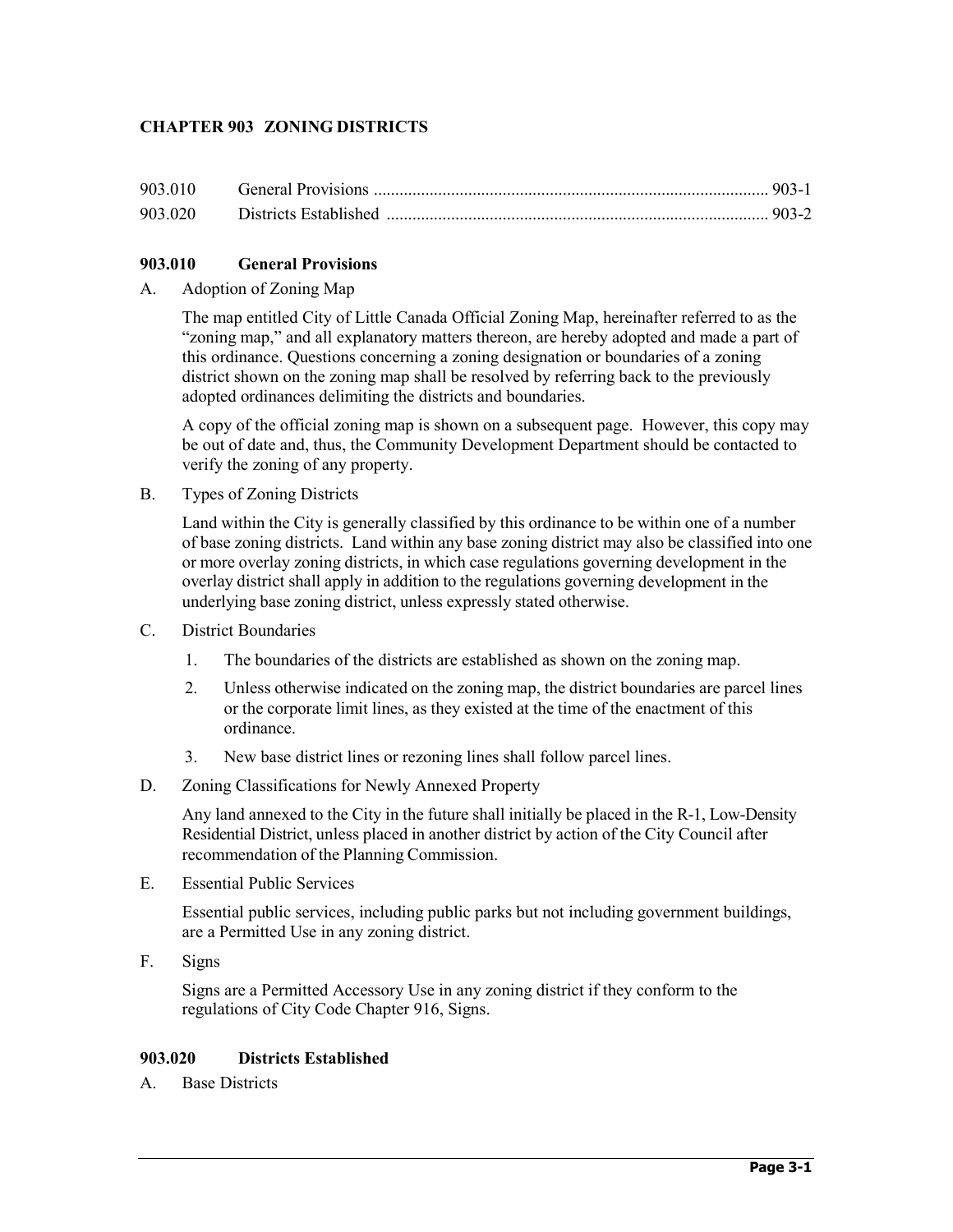| Abbreviation | <b>District Name</b>                     |
|--------------|------------------------------------------|
| $R-1$        | Low-Density Residential District         |
| $R-2$        | Medium-Density Residential District      |
| $R-3$        | <b>High-Density Residential District</b> |
| $R-4$        | Manufactured Home Residential District   |
| $R-C$        | Residential-Commercial District          |
| $C-1$        | General Commercial District              |
| $C-2$        | Corridor Mixed District                  |
| $I-1$        | Limited Industrial District              |
| $I-2$        | Industrial-Office Park District          |
| D            | Public and Semi-Public District          |

The base residential, business, and industrial zoning districts established by this code are:

### B. Overlay Districts

The overlay zoning districts established by this code are:

| <b>Abbreviation</b> | <b>District Name</b>                      |
|---------------------|-------------------------------------------|
| FP                  | Floodplain Management Overlay District    |
| SO.                 | Shoreland Overlay District                |
| W                   | <b>Wetlands Overlay District</b>          |
| PHD                 | Planned-Unit Development Overlay District |

C. Classification of Districts

Land shall be classified or reclassified into a base or overlay zoning district only in accordance with the procedures and requirements set forth in Sub-Chapter 917, Application Review Procedures.

D. Diagrams and Photographs for Illustrative Purposes Only

Graphics in this Ordinance of physical regulations are for illustrative purposes only, and may not be consistent with all listed requirements. In all cases, the dimensional requirement text of this ordinance shall control.

E. Official Zoning Map

A copy of the official zoning map is shown below. However, this version may be out of date. Thus, the Community Development Department should be contacted to verify the zoning or any property.